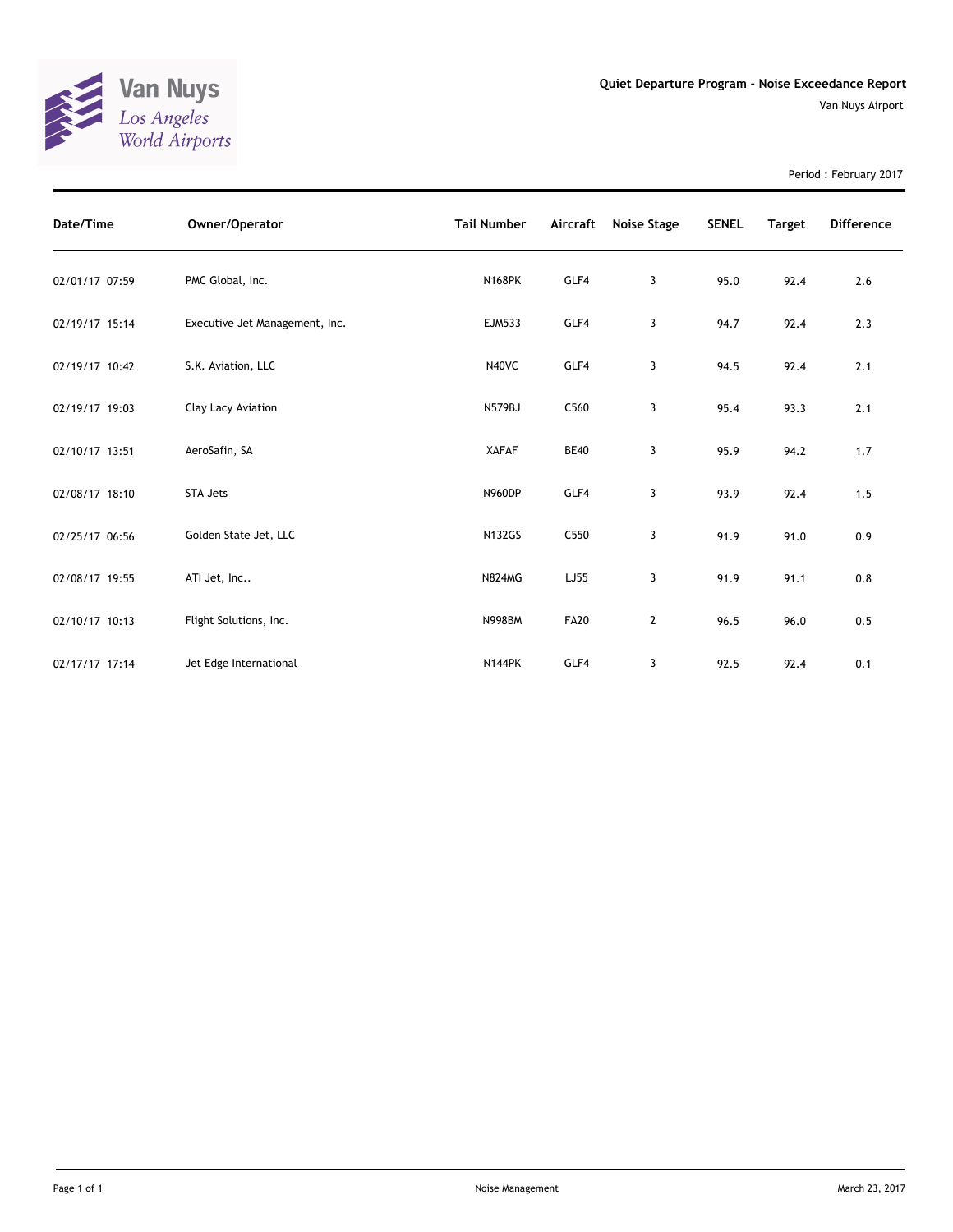

Period : February 2017

| Owner/Operator                     | <b>Departures Exceeding</b><br><b>Target Noise Level</b> | <b>Total Southbound</b><br><b>Jet Departures</b> |
|------------------------------------|----------------------------------------------------------|--------------------------------------------------|
| AeroSafin, SA                      | 1                                                        | 1                                                |
| ATI Jet, Inc                       | $\mathbf{1}$                                             | $\overline{2}$                                   |
| S.K. Aviation, LLC                 |                                                          | 2                                                |
| PMC Global, Inc.                   |                                                          | 3                                                |
| Flight Solutions, Inc.             |                                                          | 4                                                |
| STA Jets                           |                                                          | 10                                               |
| Executive Jet Management, Inc.     |                                                          | 15                                               |
| Golden State Jet, LLC              |                                                          | 28                                               |
| Jet Edge International             | 1                                                        | 64                                               |
| Clay Lacy Aviation                 | 1                                                        | 175                                              |
| 3 Romeo Whiskey, LLC               | 0                                                        | $\mathbf{1}$                                     |
| 3Foot Air, LLC                     | 0                                                        | 1                                                |
| 5161 Romeo, LLC                    | 0                                                        |                                                  |
| 5664, LLC                          | 0                                                        |                                                  |
| 821 393 LLC                        | 0                                                        |                                                  |
| ACI Jet                            | 0                                                        |                                                  |
| Aero Eclipse, LLC                  | 0                                                        |                                                  |
| AeroCraft International, Inc.      | 0                                                        |                                                  |
| Aero-Jet Aviation, Inc.            | 0                                                        |                                                  |
| Aerolineas Ejecutivas, SA de CV    | 0                                                        |                                                  |
| AG Spanos Jet Center, Inc.         | 0                                                        |                                                  |
| Air 7 LLC                          | 0                                                        |                                                  |
| Air Bahnik, LLC                    | 0                                                        |                                                  |
| Air Orange, Inc.                   | 0                                                        |                                                  |
| Air Time, LLC                      | 0                                                        |                                                  |
| Air Transport, Inc.                | 0                                                        |                                                  |
| AirExcellence, LLC                 | 0                                                        |                                                  |
| Alexander Aviation, LLC            | 0                                                        |                                                  |
| Algonquin Aviation, LLC            | 0                                                        |                                                  |
| Allen Systems Group, Inc.          | 0                                                        |                                                  |
| Alphacraft Air, LLC                | 0                                                        |                                                  |
| Al-Thani, Ahmed Hamad K.           | 0                                                        | 1                                                |
| Altria Client Services, Inc.       | 0                                                        | 1                                                |
| American Industries, Inc.          | 0                                                        |                                                  |
| American International Group, Inc. | 0                                                        |                                                  |
| Amigos Ventures, LLC               | 0                                                        |                                                  |
| Apollo Management, LP              | 0                                                        |                                                  |
| A-Ron Resources, LLC               | 0                                                        |                                                  |
| Astra Partners, LLC                | 0                                                        |                                                  |
| ATI Jet, Inc.                      | 0                                                        | 1                                                |
| Aviation Enterprises, Inc.         | 0                                                        | 1                                                |

The Van Nuys Airport Fly Friendly - Quiet Departure Program asks that operators of jet aircraft use manufacturer's or NBAA quiet departure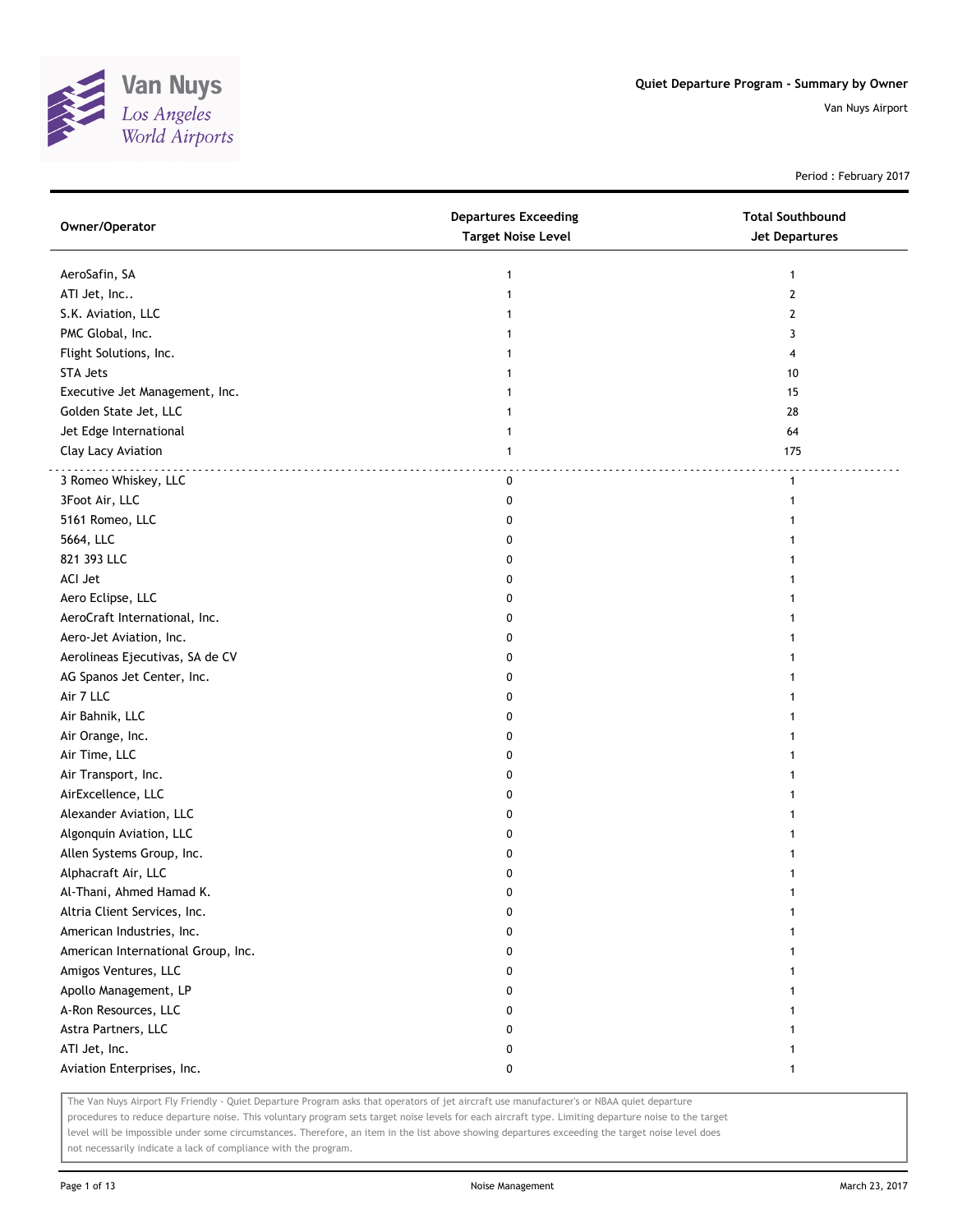

Period : February 2017

| Owner/Operator                         | <b>Departures Exceeding</b><br><b>Target Noise Level</b> | <b>Total Southbound</b><br><b>Jet Departures</b> |
|----------------------------------------|----------------------------------------------------------|--------------------------------------------------|
| Aviation Leasing Group, Inc.           | 0                                                        | $\mathbf{1}$                                     |
| Axis Jet                               | 0                                                        |                                                  |
| Bank of America Leasing                | 0                                                        |                                                  |
| Basic Capital Management, Inc.         | 0                                                        |                                                  |
| Beeson, John S.                        | 0                                                        |                                                  |
| BH Aviation, Ltd.                      | 0                                                        |                                                  |
| BLUE HORIZONS HOLDINGS LLC             | 0                                                        |                                                  |
| Blue Star Management Services Corp     | 0                                                        | 1                                                |
| Blue Star Management Services Corp.    | 0                                                        | 1                                                |
| Boeing Aircraft Holding Company        | 0                                                        |                                                  |
| Boucvalt Aviation Services, LLC        | 0                                                        |                                                  |
| Burrell Professional Labs, Inc.        | 0                                                        |                                                  |
| CDS Equipment, LLC                     | 0                                                        |                                                  |
| Central Management Services II LLC     | 0                                                        |                                                  |
| Centrex Construction, Inc.             | 0                                                        |                                                  |
| Challenger 3045 LLC                    | 0                                                        |                                                  |
| Channel Island Aviation, Inc.          | 0                                                        |                                                  |
| <b>Childress Aviation</b>              | 0                                                        | 1                                                |
| <b>CLAYTON MOUNTAIN ENERGY LLC</b>     | 0                                                        |                                                  |
| CMC Aviaiton Holdings, LLC             | 0                                                        |                                                  |
| CNSKI, LLC                             | 0                                                        |                                                  |
| ConAgra Foods, Inc.                    | 0                                                        |                                                  |
| Conyan Aviation, Inc.                  | 0                                                        |                                                  |
| COOK CANYON (GP) LLC                   | 0                                                        |                                                  |
| Corporate Lift, Inc.                   | 0                                                        |                                                  |
| CP Ultra, LLC                          | 0                                                        |                                                  |
| CR Holdings, LLC                       | 0                                                        |                                                  |
| Cresair, Inc.                          | 0                                                        |                                                  |
| Crestmont 65, LLC                      | 0                                                        |                                                  |
| Critical Air Response Enterprises, LLC | 0                                                        |                                                  |
| CTP Aviation, LLC                      | 0                                                        |                                                  |
| Dassault Falcon Jet Corporation        | 0                                                        |                                                  |
| DAT-II LLC                             | U                                                        |                                                  |
| DD251, LLC                             | 0                                                        |                                                  |
| Diamond A Administration Co., LLC      | 0                                                        |                                                  |
| Dole Foods Flight Operations, Inc.     | 0                                                        |                                                  |
| Elite Air, Inc.                        | 0                                                        |                                                  |
| Energy Education of Montana, Inc.      | 0                                                        |                                                  |
| Erin Air, Inc.                         | 0                                                        |                                                  |
| Execuflight, Inc.                      | 0                                                        |                                                  |
| Executive Aircraft Sales, Inc.         | 0                                                        | 1                                                |

The Van Nuys Airport Fly Friendly - Quiet Departure Program asks that operators of jet aircraft use manufacturer's or NBAA quiet departure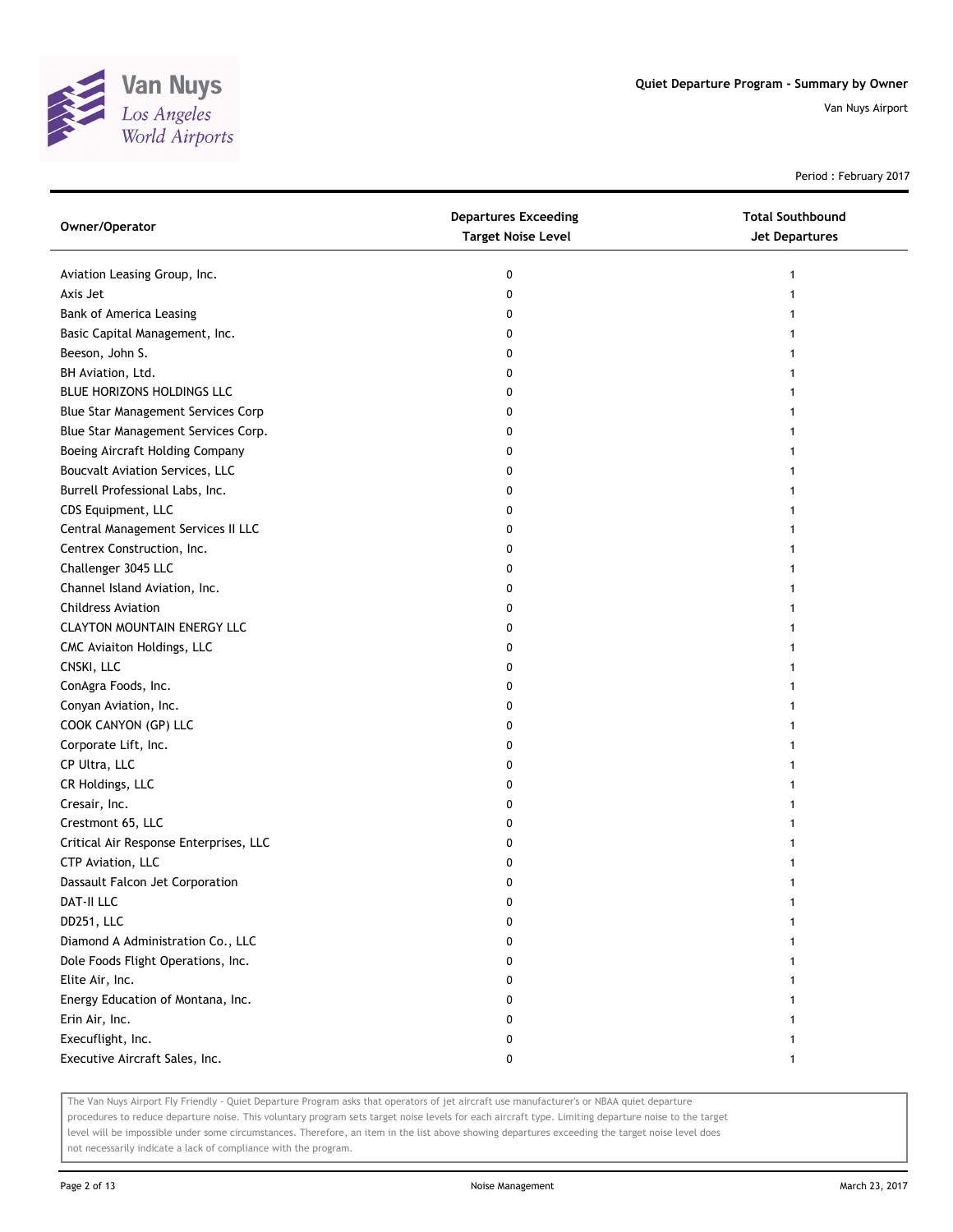

Period : February 2017

| Owner/Operator                              | <b>Departures Exceeding</b><br><b>Target Noise Level</b> | <b>Total Southbound</b><br><b>Jet Departures</b> |
|---------------------------------------------|----------------------------------------------------------|--------------------------------------------------|
| <b>Executive AirShare</b>                   | 0                                                        | 1                                                |
| Executive Fliteways, Inc.                   | 0                                                        |                                                  |
| <b>Fitness Management Corporation</b>       | 0                                                        |                                                  |
| FL Aviation Corp.                           | 0                                                        |                                                  |
| <b>Flow Motors</b>                          |                                                          |                                                  |
| Fowler Foods of Delaware, LLC               | 0<br>0                                                   |                                                  |
| Frank Lill & Son, Inc.                      |                                                          |                                                  |
|                                             | 0                                                        |                                                  |
| FUGA, Inc.                                  | 0                                                        |                                                  |
| Gateway Aviation, Inc.                      | 0                                                        |                                                  |
| GDC Aviation, LLC                           | 0                                                        |                                                  |
| <b>General Electric Capital Corporation</b> | 0                                                        |                                                  |
| GG Aircraft, LLC                            | 0                                                        |                                                  |
| Glass Aviation, Inc.                        | 0                                                        |                                                  |
| Global Jet Capital                          | 0                                                        |                                                  |
| Goodwill Air LLC                            | 0                                                        |                                                  |
| Grancor Aviation Inc.                       | 0                                                        |                                                  |
| <b>Grossman Company Properties</b>          | 0                                                        |                                                  |
| Gruffy, LLC                                 | 0                                                        |                                                  |
| <b>Gulfstream Aerospace Corporation</b>     | 0                                                        |                                                  |
| Hamaker Holdings, LLC                       | 0                                                        |                                                  |
| Harpo, Inc.                                 | 0                                                        |                                                  |
| Harth Trading Establishment                 | 0                                                        |                                                  |
| Hassle Free Airways, LLC                    | 0                                                        |                                                  |
| Hawker RC 23, LLC                           | 0                                                        |                                                  |
| Hawker800A 258099, LLC                      | 0                                                        |                                                  |
| Highlands Group, LLC                        | 0                                                        |                                                  |
| Hill Air Company, Ltd                       | 0                                                        |                                                  |
| Hot Mama Transport, LLC                     | 0                                                        |                                                  |
| HOTEL SIERRA GROUP LLC                      | 0                                                        |                                                  |
| Hum-Air 33, LLC                             | 0                                                        |                                                  |
| IANTV, LLC                                  | 0                                                        |                                                  |
| IMK Engineering, LLC                        | 0                                                        |                                                  |
| Independent Cuss, LLC                       | U                                                        |                                                  |
| Infinity Asset Management, LLC              | 0                                                        |                                                  |
| International JetClub, Ltd.                 | 0                                                        |                                                  |
| IP Aviation LP                              | 0                                                        |                                                  |
| Island Aviation, Inc.                       | 0                                                        |                                                  |
| ITB Import-Export                           | 0                                                        |                                                  |
| J. R. Aviation, LLC                         | 0                                                        |                                                  |
| JACAIR, LLC                                 | 0                                                        |                                                  |
| JACKSON HOLE TETON PARTNERS LLC             | 0                                                        | 1                                                |

The Van Nuys Airport Fly Friendly - Quiet Departure Program asks that operators of jet aircraft use manufacturer's or NBAA quiet departure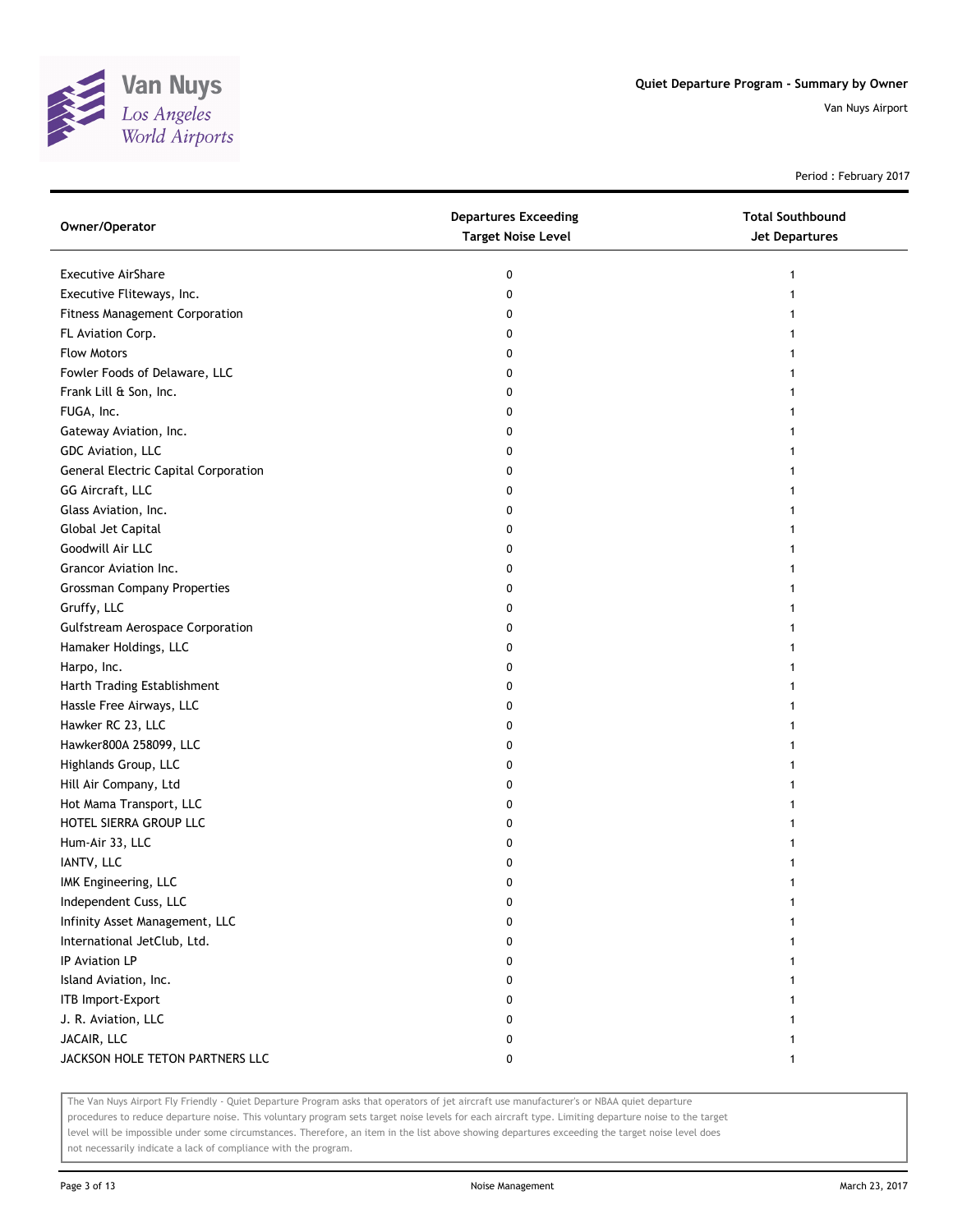

Period : February 2017

| Owner/Operator                                  | <b>Departures Exceeding</b><br><b>Target Noise Level</b> | <b>Total Southbound</b><br>Jet Departures |
|-------------------------------------------------|----------------------------------------------------------|-------------------------------------------|
| Jet Logistics Inc                               | 0                                                        |                                           |
| Jet Logistics, Inc.                             | 0                                                        |                                           |
| JET SET AIRCRAFT INC                            | 0                                                        |                                           |
| Jet Transfer, LLC                               | 0                                                        |                                           |
| JetAir, Inc.                                    | 0                                                        |                                           |
| JetSelect Aviation, LLC                         | 0                                                        |                                           |
| JHRD Investments, LLC                           | 0                                                        |                                           |
| Jim Falk Lexus of Beverly Hills                 | 0                                                        |                                           |
| <b>JK489, LLC</b>                               | 0                                                        |                                           |
| Jolly Rancher, LLC                              | 0                                                        |                                           |
| Journey Aviation, LLC                           | 0                                                        |                                           |
| JS Jet IV, LLC                                  | 0                                                        |                                           |
| K&L AIRCRAFT HOLDING LLC                        | 0                                                        |                                           |
| K2 INVESTMENT FUND LLC                          | 0                                                        |                                           |
| Kaiser Air                                      | 0                                                        |                                           |
| KAITIS KEYE V                                   | 0                                                        |                                           |
| Key Air, LLC                                    | 0                                                        |                                           |
| Key, Charles B.                                 | 0                                                        |                                           |
| Keystone Aviation, LLC                          | 0                                                        |                                           |
| KGW Equipment Leasing, LLC                      | 0                                                        |                                           |
| Kirra A/C Leasing Partnership No. 1             | 0                                                        |                                           |
| KJP, LLC                                        | 0                                                        |                                           |
| Kolob Canyons Air Services                      | 0                                                        |                                           |
| Komar Aviation Group                            | 0                                                        |                                           |
| KTI, Inc.                                       | 0                                                        |                                           |
| Lakin Tire West, Inc.                           | 0                                                        |                                           |
| Landmark Aviation Aircraft Management & Charter | 0                                                        |                                           |
| Las Vegas Jet, LLC                              | 0                                                        |                                           |
| Latitude 33 Aviation LLC                        | 0                                                        |                                           |
| Latitude 33 Aviation, LLC                       | 0                                                        |                                           |
| Lea King, LLC                                   | 0                                                        |                                           |
| Leading Edge, LLC                               | 0                                                        |                                           |
| Lear Financing, LLC                             | 0                                                        |                                           |
| Liberty Jet Management                          | 0                                                        |                                           |
| Lookout Mountain Air, LLC                       | 0                                                        |                                           |
| LOYD HOUSE AVIATION LLC                         | 0                                                        |                                           |
| Lyon Aviation                                   | 0                                                        |                                           |
| M.G. Aviation, Inc.                             | 0                                                        |                                           |
| Mandalay Resort Group                           | 0                                                        |                                           |
| Maritime Sales & Leasing, Inc                   | 0                                                        |                                           |
| Martini Aviation, Ltd.                          | 0                                                        |                                           |

The Van Nuys Airport Fly Friendly - Quiet Departure Program asks that operators of jet aircraft use manufacturer's or NBAA quiet departure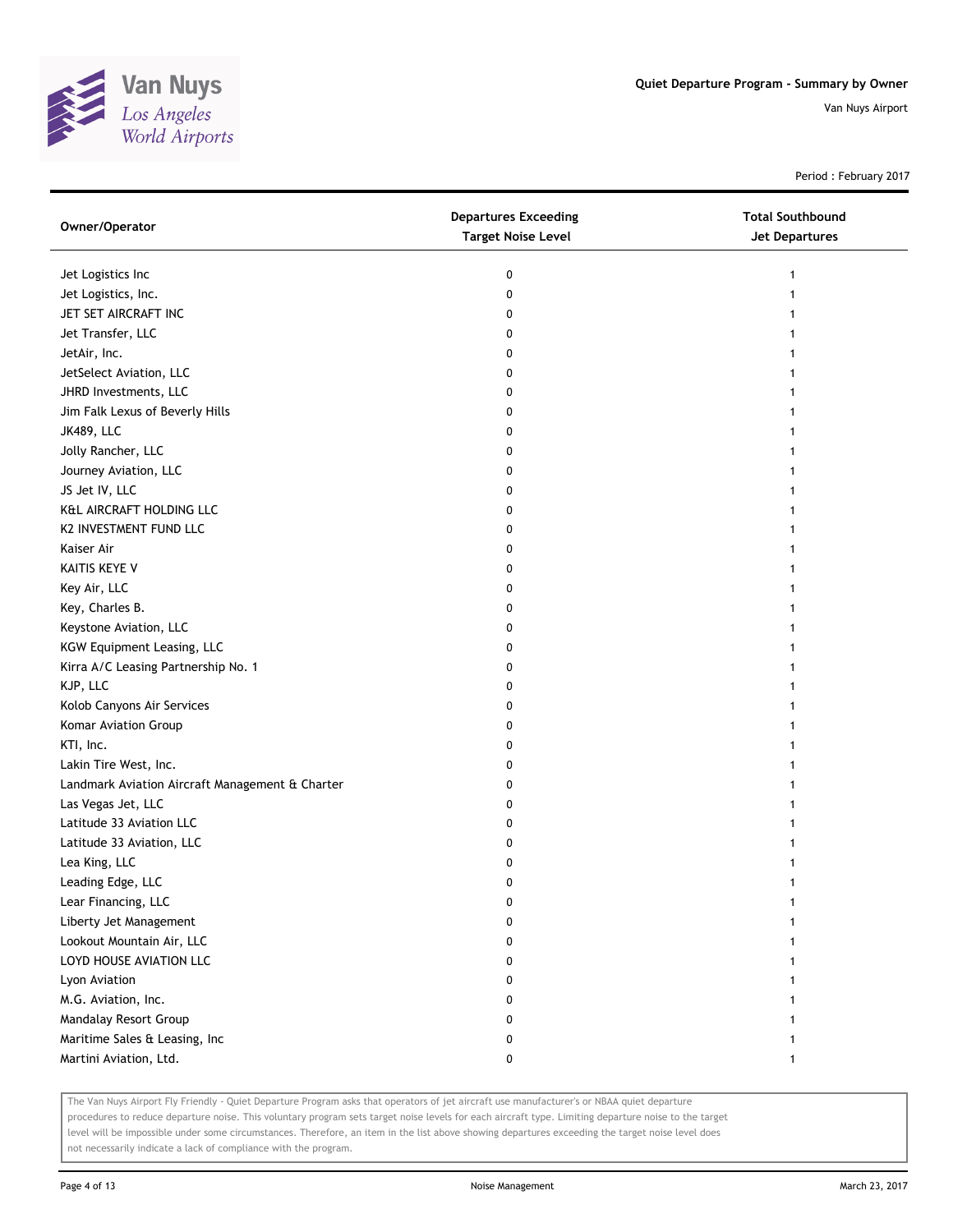

Period : February 2017

| Owner/Operator                       | <b>Departures Exceeding</b><br><b>Target Noise Level</b> | <b>Total Southbound</b><br><b>Jet Departures</b> |
|--------------------------------------|----------------------------------------------------------|--------------------------------------------------|
| McWalsh, LLC                         | 0                                                        |                                                  |
| Mercury Aviation Management, LLC     | 0                                                        |                                                  |
| Meridian Air Charter                 | 0                                                        |                                                  |
| Merle Norman Cosmetics, Inc.         | 0                                                        |                                                  |
| Mill Creek Systems, LLCLC            | 0                                                        |                                                  |
| Morningstar Partners, Ltd.           | 0                                                        |                                                  |
| Motorola Mobility Aviation Holdings  | 0                                                        |                                                  |
| Mountain Aviation, Inc.              | 0                                                        |                                                  |
| MUSTANG 426NS LLC                    | 0                                                        |                                                  |
| N36MU, LLC                           | 0                                                        |                                                  |
| N819AM LLC                           | 0                                                        |                                                  |
| NASA AFRC                            | 0                                                        |                                                  |
| Nauthiz Pty. Ltd.                    | 0                                                        |                                                  |
| Newcastle Capital Group, LLC         | 0                                                        |                                                  |
| Newsflight, Inc.                     | 0                                                        |                                                  |
| Nextant Aircraft, LLC                | 0                                                        |                                                  |
| Norman Aircraft Leasing, Inc.        | 0                                                        |                                                  |
| Northern Jet Management              | 0                                                        |                                                  |
| Occidental Petroleum Corporation     | 0                                                        |                                                  |
| Omni Air Transport, LLC              | 0                                                        |                                                  |
| Pacific Aviation Aircraft Management | 0                                                        |                                                  |
| Pacific Coast Jet Charter, Inc.      | 0                                                        |                                                  |
| Pacific Coast Jet, LLC               | 0                                                        |                                                  |
| Palmdale Investors Corporation       | 0                                                        |                                                  |
| Passport 420, LLC                    | 0                                                        |                                                  |
| Peekey Lumbus, LLC                   | 0                                                        |                                                  |
| Perryman Enterprises                 | 0                                                        |                                                  |
| Phoenix Bogo, Inc.                   | 0                                                        |                                                  |
| Pinnacle Aviation, Inc.              | 0                                                        |                                                  |
| Plane Folk Too, LLC                  | 0                                                        |                                                  |
| <b>Polaris Aviation Solutions</b>    | 0                                                        |                                                  |
| Precision Instruments, Inc.          | 0                                                        |                                                  |
| Premier Jets, Inc.                   | U                                                        |                                                  |
| Prestige Air, LLC                    | 0                                                        |                                                  |
| <b>Priester Aviation</b>             | 0                                                        |                                                  |
| Professional Aircraft Corporation    | 0                                                        |                                                  |
| Professional Jet, Inc.               | 0                                                        |                                                  |
| Queen Victoria Air, Inc.             | 0                                                        |                                                  |
| R.O.P. Aviation, Inc.                | 0                                                        |                                                  |
| R2MH Jet Air, LLC                    | 0                                                        |                                                  |
| RA Management Services, LLC          | 0                                                        |                                                  |

The Van Nuys Airport Fly Friendly - Quiet Departure Program asks that operators of jet aircraft use manufacturer's or NBAA quiet departure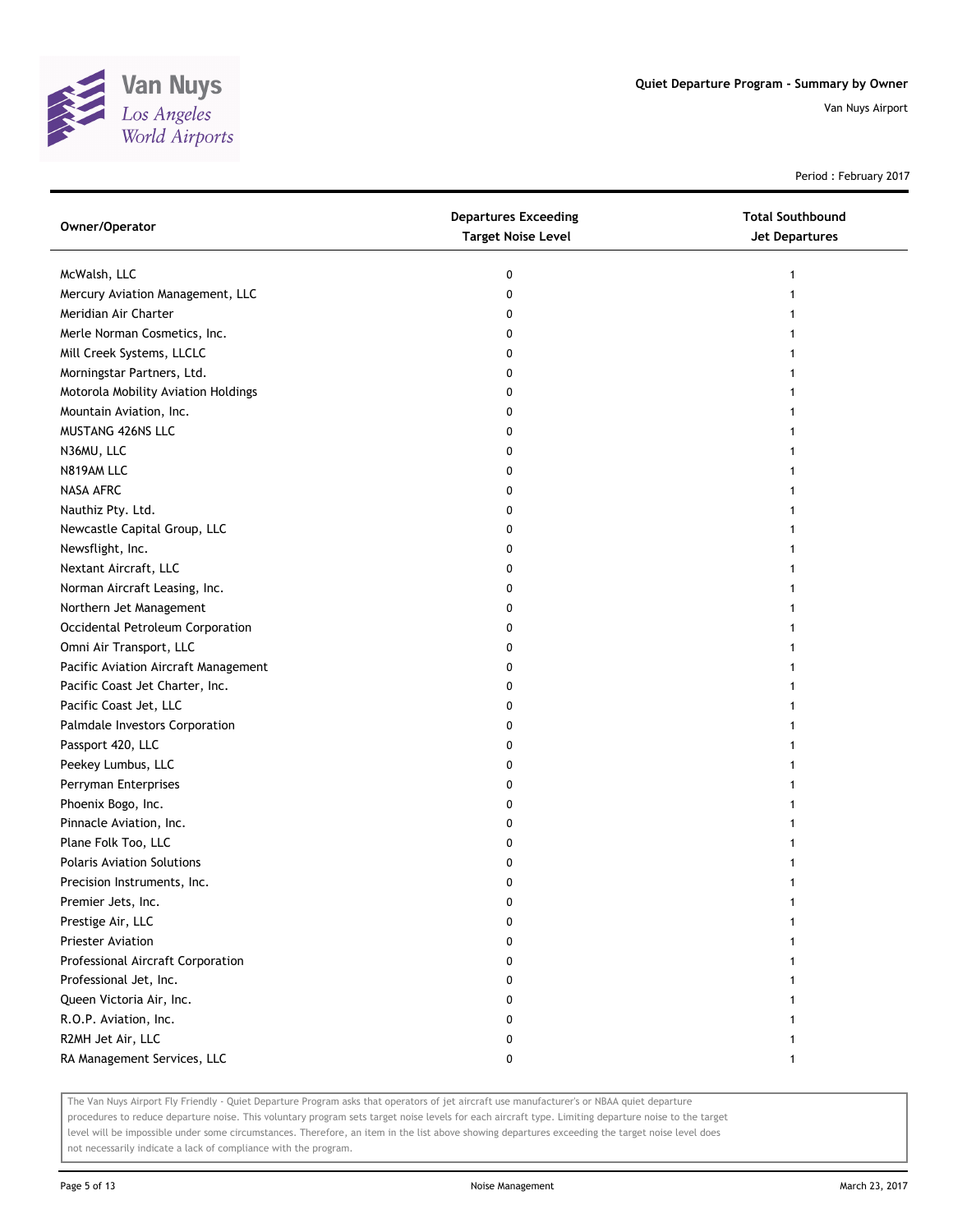

Period : February 2017

| Owner/Operator                           | <b>Departures Exceeding</b><br><b>Target Noise Level</b> | <b>Total Southbound</b><br><b>Jet Departures</b> |
|------------------------------------------|----------------------------------------------------------|--------------------------------------------------|
| Raven Aviation, LLC                      | 0                                                        |                                                  |
| RB Aircraft Leasing, LLC                 | 0                                                        |                                                  |
| Red Air, LLC.                            | 0                                                        |                                                  |
| Redgate Partners, LLC                    | 0                                                        |                                                  |
| REMINGTON PRODUCTS CO                    | 0                                                        |                                                  |
| Rice Lake Air Center                     | 0                                                        |                                                  |
| Richport Air, LLC                        | 0                                                        |                                                  |
| RL Wings, LLC                            | 0                                                        |                                                  |
| RLB HOLDINGS TRANSPORTATION LLC          | 0                                                        |                                                  |
| Roma 550, LLC                            | 0                                                        |                                                  |
| Schmidt, Eric E.                         | 0                                                        |                                                  |
| Scott, D. Gregory                        | 0                                                        |                                                  |
| Seneca Foods Corporation                 | 0                                                        |                                                  |
| Sentient Flight Group, LLC               | 0                                                        |                                                  |
| Shell Aircraft, Ltd.                     | 0                                                        |                                                  |
| Short Hills Aviation                     | 0                                                        |                                                  |
| SILVERLEAF AVIATION LLC                  | 0                                                        |                                                  |
| SIM Aircraft Trading West, LLC           | 0                                                        |                                                  |
| Skyline Corporation                      | 0                                                        |                                                  |
| <b>Smart Aviation Company</b>            | 0                                                        |                                                  |
| SMRK, LLC                                | 0                                                        |                                                  |
| Space Exploration Technologies           | 0                                                        |                                                  |
| Sprinter Trailer, LLC                    | 0                                                        |                                                  |
| SunTrust Equipment Finance & Leasing     | 0                                                        |                                                  |
| Superior Transportation Associates, Inc. | 0                                                        |                                                  |
| Swift Aircraft Management, LLC           | 0                                                        |                                                  |
| T W LEWIS-AVIATION LLC                   | 0                                                        |                                                  |
| Takle Management, LLC                    | 0                                                        |                                                  |
| Texas TAMZ, LLC                          | 0                                                        |                                                  |
| <b>TEXTRON FINANCIAL CORP</b>            | 0                                                        |                                                  |
| TFK Aviation, Inc.                       | 0                                                        |                                                  |
| <b>Thornton Corporation</b>              | 0                                                        |                                                  |
| <b>TIKCHIK LLC</b>                       | 0                                                        |                                                  |
| Time Warner, Inc.                        | 0                                                        |                                                  |
| Transnet Aviation Group, LLC             | 0                                                        |                                                  |
| Trego-Dugan Aviation, Inc.               | 0                                                        |                                                  |
| Tristen Aviation Group, LLC              | 0                                                        |                                                  |
| TS Aviation, Inc.                        | 0                                                        |                                                  |
| TVPX ARS, Inc.                           | 0                                                        |                                                  |
| U.S. Bank Equipment Finance              | 0                                                        |                                                  |
| UCXtra Management, LLC                   | 0                                                        | 1                                                |

The Van Nuys Airport Fly Friendly - Quiet Departure Program asks that operators of jet aircraft use manufacturer's or NBAA quiet departure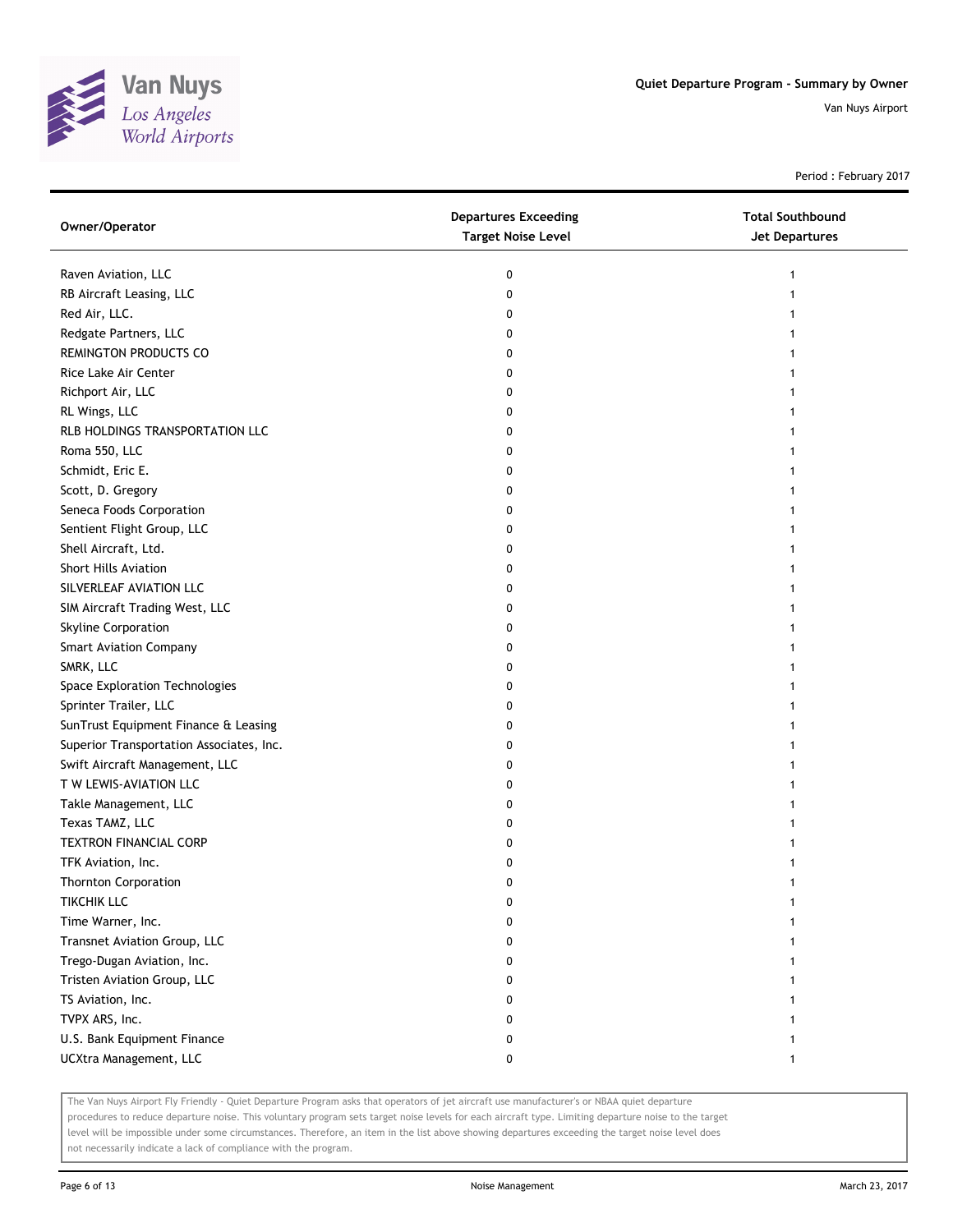

Period : February 2017

| Owner/Operator                        | <b>Departures Exceeding</b><br><b>Target Noise Level</b> | <b>Total Southbound</b><br><b>Jet Departures</b> |
|---------------------------------------|----------------------------------------------------------|--------------------------------------------------|
| U-Haul of Oregon                      | 0                                                        | $\mathbf{1}$                                     |
| ULTRA LEASING LLC                     | 0                                                        |                                                  |
| Universal Jet Aviation, Inc.          | 0                                                        |                                                  |
| V & A Aero, Inc.                      | 0                                                        |                                                  |
| Valley Logistics, LLC                 | 0                                                        |                                                  |
| VICI Aviation, LLC                    | 0                                                        |                                                  |
| VIRGIN BLUE AIRLINES Pty Ltd          | 0                                                        |                                                  |
| VISTAJET Aviation Services, SA        | 0                                                        | 1                                                |
| VistaJet Limited                      | 0                                                        | 1                                                |
| VISTAJET Luftfahrtunternehmen GmbH    | 0                                                        | 1                                                |
| VistaJet Malta Aircraft Limited       | 0                                                        |                                                  |
| Volpe Aviation, LLC                   | 0                                                        |                                                  |
| <b>Washington Corporations</b>        | 0                                                        |                                                  |
| WELLS FARGO BANK NORTHWEST NA TRUSTEE | 0                                                        |                                                  |
| Wells Fargo Equipment Finance, Inc.   | 0                                                        |                                                  |
| West Creek Aviation, LLC              | 0                                                        |                                                  |
| West Ridge Air II, LLC                | 0                                                        |                                                  |
| Western Oilfields Supply Company      | 0                                                        | 1                                                |
| Wheels Up Partners, LLC               | 0                                                        | 1                                                |
| White Pint Two, LLC                   | 0                                                        |                                                  |
| Willy Aviation, LLC                   | 0                                                        |                                                  |
| Wing Aviation, LLC                    | 0                                                        |                                                  |
| WIV Air, LLC                          | 0                                                        |                                                  |
| Worldwide Aircraft Holdings, LLC      | 0                                                        |                                                  |
| Worthington Enterprises, Inc.         | 0                                                        |                                                  |
| Xerox Corporation                     | 0                                                        |                                                  |
| Yu, Tian                              | 0                                                        |                                                  |
| Z Line Designs, Inc.                  | 0                                                        | 1                                                |
| <b>ZC</b> Aviation                    | 0                                                        |                                                  |
| ZMG Aviation, LLC                     | 0                                                        |                                                  |
| ZWAZO LLC                             | 0                                                        |                                                  |
| 1st Avenue TJC, LLC                   | 0                                                        | 2                                                |
| 26 North Aviation, Inc.               | U                                                        | $\mathbf{r}$                                     |
| AbbVie US, LLC                        | 0                                                        | 2                                                |
| AbbVie US, LLC                        | 0                                                        | 2                                                |
| AC Aviation Services, LLC             | 0                                                        | 2                                                |
| Adams Office, LLC                     | 0                                                        | 2                                                |
| Air Finance Corporation               | 0                                                        | 2                                                |
| Aircraft Management Solutions, LLC    | 0                                                        | 2                                                |
| Aircraft Services Group Inc           | 0                                                        | 2                                                |
| Aircraft, LLC                         | 0                                                        | $\mathbf{2}$                                     |

The Van Nuys Airport Fly Friendly - Quiet Departure Program asks that operators of jet aircraft use manufacturer's or NBAA quiet departure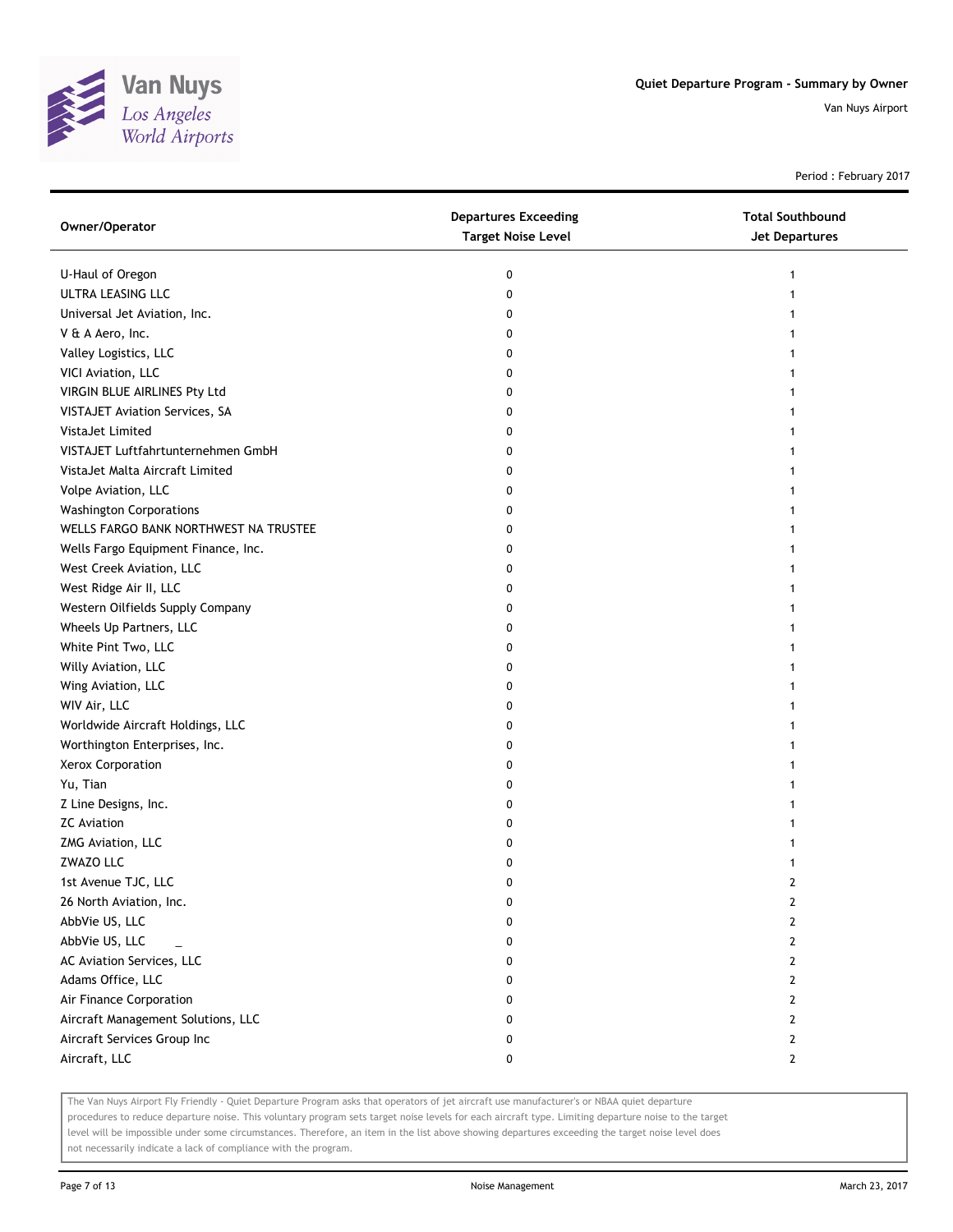

Period : February 2017

| Owner/Operator                          | <b>Departures Exceeding</b><br><b>Target Noise Level</b> | <b>Total Southbound</b><br><b>Jet Departures</b> |
|-----------------------------------------|----------------------------------------------------------|--------------------------------------------------|
| Airway Charter Services                 | 0                                                        | $\mathbf{2}$                                     |
| Ambassador Aircraft Holdings, LLC       | 0                                                        | 2                                                |
| Ample United Limited                    | 0                                                        | 2                                                |
| Anderson Air, Ltd.                      | 0                                                        | 2                                                |
| <b>Andrew Bettis Aviation</b>           | 0                                                        | 2                                                |
| ATI Jet Sales West, LLC                 | 0                                                        | 2                                                |
| <b>B. Coleman Aviation</b>              | 0                                                        | 2                                                |
| Biotab Nutraceuticals, Inc              | 0                                                        | 2                                                |
| BLT Enterprises, Inc.                   | 0                                                        | 2                                                |
| Blue Sky 45, LLC                        | 0                                                        | 2                                                |
| Business Aircraft Group, Inc.           | 0                                                        | 2                                                |
| Canyon Partners, LLC                    | 0                                                        | 2                                                |
| Chase Equipment Leasing, Inc.           | 0                                                        | 2                                                |
| Chino Euclid, LLC                       | 0                                                        | 2                                                |
| Clark, Jeff Ray                         | 0                                                        | 2                                                |
| Concord Hospitality Enterprises Company | 0                                                        | 2                                                |
| Consolidated Investment Group, LLC      | 0                                                        | $\mathbf{2}$                                     |
| Corporate Air LLC                       | 0                                                        | 2                                                |
| Corporate Flight Management, Inc.       | 0                                                        | 2                                                |
| CTP Holdings, Inc.                      | 0                                                        | 2                                                |
| Culbertson Aviation, LLC                | 0                                                        | 2                                                |
| Diamond Aviation                        | 0                                                        | 2                                                |
| Earth Star, Inc.                        | 0                                                        | 2                                                |
| Executive Flight Services, Inc.         | 0                                                        | 2                                                |
| F. Korbel & Brothers, Inc.              | 0                                                        | 2                                                |
| Fair Wind Air Charter                   | 0                                                        | 2                                                |
| Felham Enterprises, Ltd.                | 0                                                        | $\mathbf{2}$                                     |
| FJ900, Inc.                             | 0                                                        | 2                                                |
| Flexjets                                | 0                                                        | 2                                                |
| Flight Options, LLC                     | 0                                                        | 2                                                |
| Fly Eagle LLC                           | 0                                                        | 2                                                |
| Fly Phenon 208, LLC                     | 0                                                        | 2                                                |
| Globaljet NA, LLC                       | 0                                                        | 2                                                |
| Haymon Sports, LLC                      | 0                                                        | 2                                                |
| Henry Crown & Company                   | 0                                                        | $\mathbf{2}$                                     |
| IAC/InterActive Corporation             | 0                                                        | $\mathbf{2}$                                     |
| IHeartmedia Management Services, INC    | 0                                                        | $\mathbf{2}$                                     |
| Jayhawk 910VP, LLC                      | 0                                                        | 2                                                |
| Jet Aviation/Van Nuys                   | 0                                                        | 2                                                |
| Jet Set Aircraft, Inc.                  | 0                                                        | 2                                                |
| Jetmark Aviation, LLC                   | 0                                                        | $\mathbf{2}$                                     |

The Van Nuys Airport Fly Friendly - Quiet Departure Program asks that operators of jet aircraft use manufacturer's or NBAA quiet departure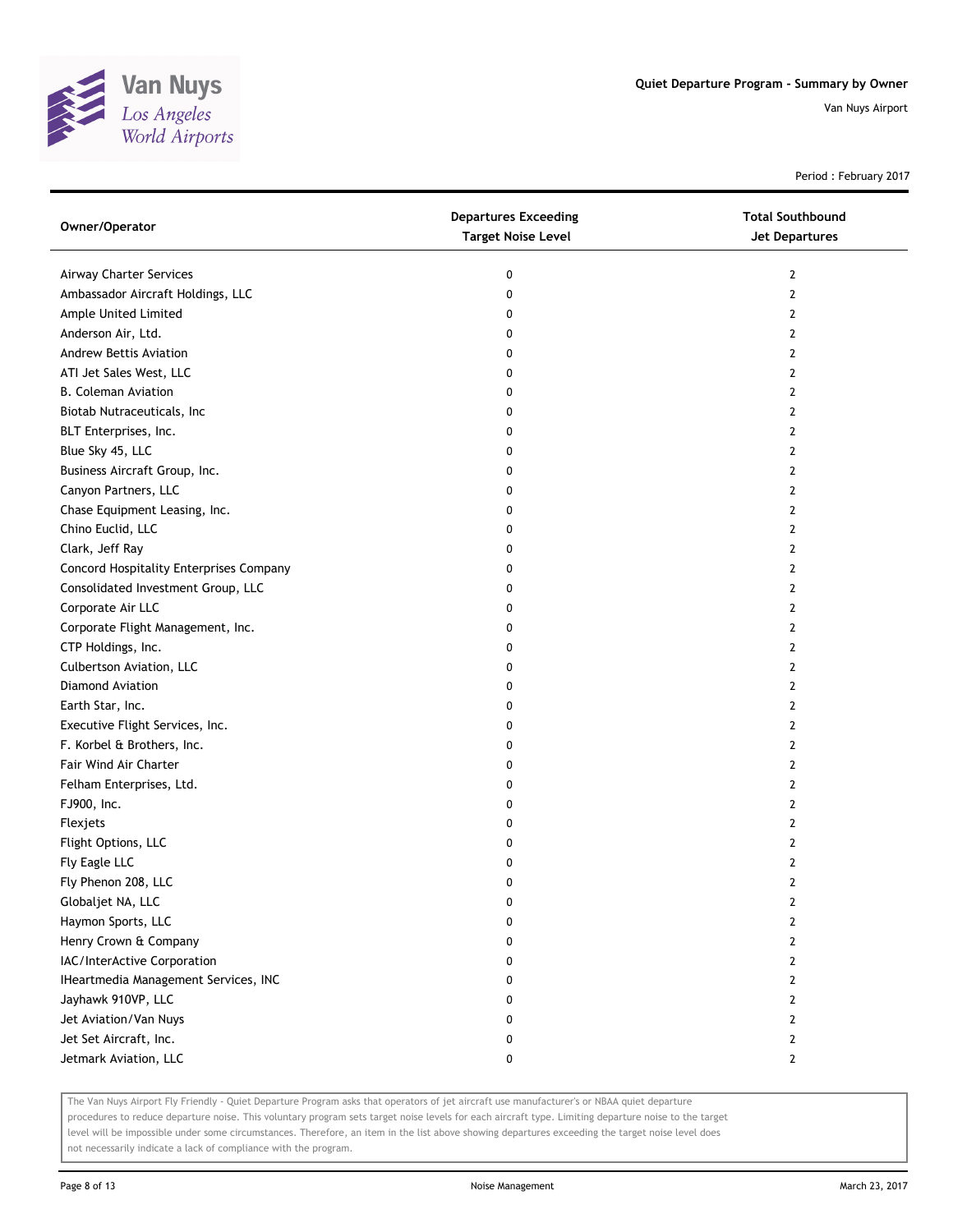

Period : February 2017

| Owner/Operator                           | <b>Departures Exceeding</b><br><b>Target Noise Level</b> | <b>Total Southbound</b><br>Jet Departures |
|------------------------------------------|----------------------------------------------------------|-------------------------------------------|
| KW Flight, LLC                           | 0                                                        | $\overline{2}$                            |
| La Muse Partners, LLC                    | 0                                                        | $\mathbf{2}$                              |
| Legacy Ventures, LLC                     | 0                                                        | $\overline{2}$                            |
| Leonard Green & Partners, LLC            | 0                                                        | $\overline{2}$                            |
| Mach One Air Charters, Inc.              | 0                                                        | 2                                         |
| Malibu Consulting, Ltd.                  | 0                                                        | $\overline{2}$                            |
| Mannco, LLC                              | 0                                                        | $\mathbf{2}$                              |
| Martin Sprocket & Gear, Inc.             | 0                                                        | 2                                         |
| Mary-Ali 322, LLC                        | 0                                                        | $\overline{2}$                            |
| MC Group                                 | 0                                                        | $\overline{2}$                            |
| Mendota Aircraft Management, LLC         | 0                                                        | $\overline{2}$                            |
| Mike Post Productions, Inc.              | 0                                                        | $\mathbf{2}$                              |
| MSG Aircraft Leasing, LLC                | 0                                                        | $\overline{2}$                            |
| Mueller Industries, Inc.                 | 0                                                        | $\overline{2}$                            |
| N869DL, LLC                              | 0                                                        | 2                                         |
| NETJETS AVIATION Inc.                    | 0                                                        | $\mathbf{2}$                              |
| NMH Aviation, Inc.                       | 0                                                        | 2                                         |
| Northrop Grumman Corporation             | 0                                                        | 2                                         |
| Northwind Partners, LLC                  | 0                                                        | 2                                         |
| Oriental Kenzo Plasa Co. Limited         | 0                                                        | 2                                         |
| PD Mobile, LLC                           | 0                                                        | 2                                         |
| Penske Jet, Inc.                         | 0                                                        | $\overline{2}$                            |
| Prime Resources, LLC                     | 0                                                        | $\overline{2}$                            |
| Rail Management & Consulting Corporation | 0                                                        | $\overline{2}$                            |
| Rainier Aviation, Inc.                   | 0                                                        | 2                                         |
| Red Wing Aeroplane Co., LLC              | 0                                                        | $\mathbf{2}$                              |
| RenaissanceRe Holdings, Ltd.             | 0                                                        | $\mathbf{2}$                              |
| Revolution Worldwide, LLC                | 0                                                        | 2                                         |
| Riverside Aviation, LLC                  | 0                                                        | $\overline{2}$                            |
| RWP Associates, Inc.                     | 0                                                        | $\overline{2}$                            |
| Sega Sammy Holdings, Inc.                | 0                                                        | $\mathbf{2}$                              |
| Springway, Ltd.                          | 0                                                        | $\mathbf{2}$                              |
| Sweatmore V, LLC                         | 0                                                        | 2                                         |
| Swift Aviation Management, Inc.          | 0                                                        | 2                                         |
| <b>TFT Aviation</b>                      | 0                                                        | $\overline{2}$                            |
| The Employers Benefit Group, LLC         | 0                                                        | $\mathbf{2}$                              |
| Unknown                                  | 0                                                        | $\mathbf{2}$                              |
| Wave Equity Partners, LLC                | 0                                                        | 2                                         |
| West Coast Charters, LLC                 | 0                                                        | $\mathbf{2}$                              |
| Westfield Aviation, Inc. Pty. Ltd.       | 0                                                        | $\mathbf{2}$                              |
| Air Lease Corporation                    | 0                                                        | 3                                         |

The Van Nuys Airport Fly Friendly - Quiet Departure Program asks that operators of jet aircraft use manufacturer's or NBAA quiet departure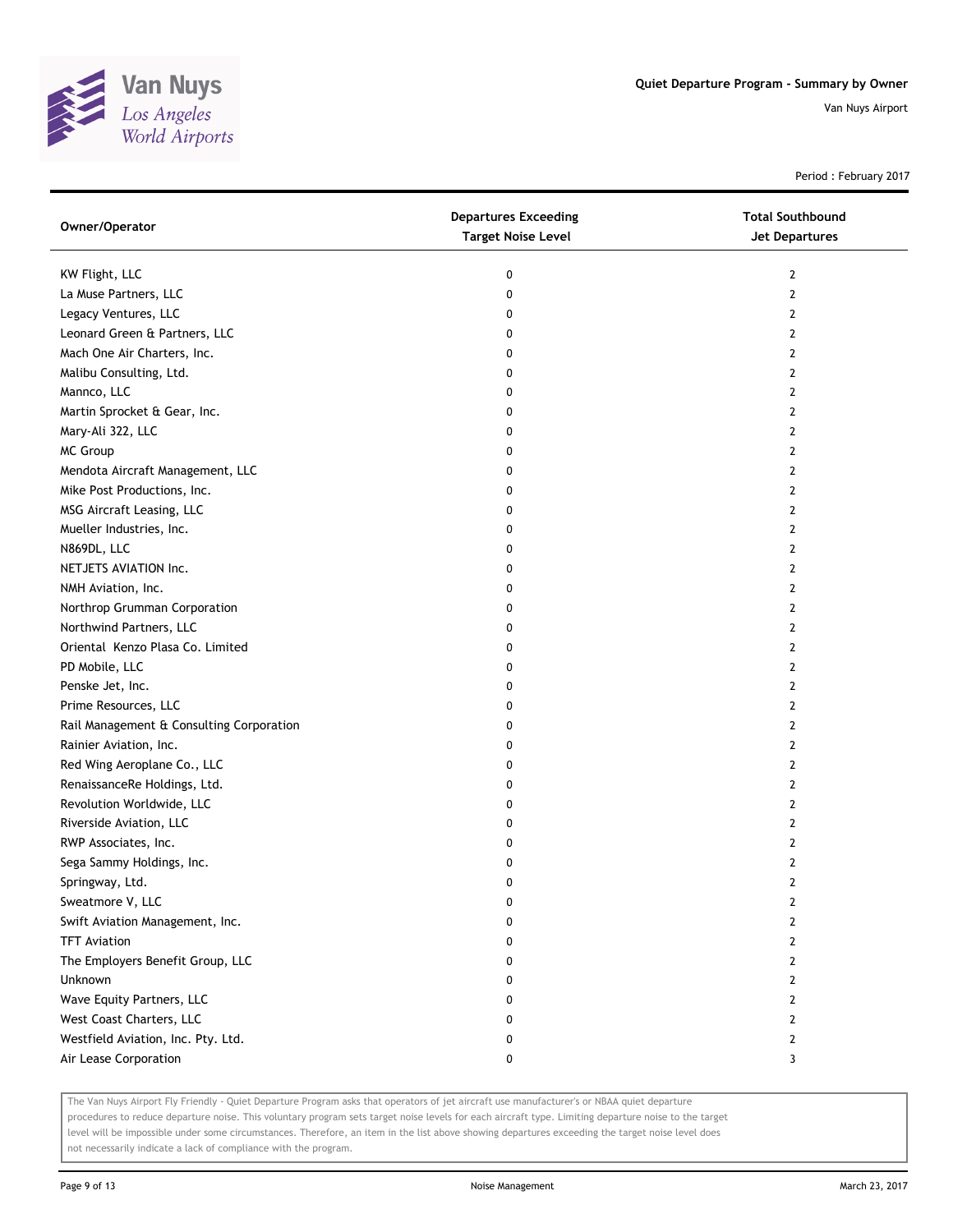

Period : February 2017

| Owner/Operator                           | <b>Departures Exceeding</b><br><b>Target Noise Level</b> | <b>Total Southbound</b><br><b>Jet Departures</b> |
|------------------------------------------|----------------------------------------------------------|--------------------------------------------------|
| AirFlite, Inc.                           | 0                                                        | 3                                                |
| Ambrose Corporation                      | 0                                                        | 3                                                |
| Ares Technical Administration, LLC       | 0                                                        | 3                                                |
| Avalon Capital Group, LLC                | 0                                                        | 3                                                |
| Blue Angel Aviation, LLC                 | 0                                                        | 3                                                |
| Bombardier Aerospace Corp                | 0                                                        | 3                                                |
| Caesars Entertainment Operating Co., Inc | 0                                                        | 3                                                |
| <b>Cirrus Aviation Services</b>          | 0                                                        | 3                                                |
| DELAWARE TRUST CO TRUSTEE                | 0                                                        | 3                                                |
| DJRJ, LLC                                | 0                                                        | 3                                                |
| Everair, LLC                             | 0                                                        | 3                                                |
| Evolution Development Partners LLC       | 0                                                        | 3                                                |
| Flightexec                               | 0                                                        | 3                                                |
| Flug, LLC                                | 0                                                        | 3                                                |
| <b>HUM-AIR LLC</b>                       | 0                                                        | 3                                                |
| Jet Aviation Business Jets, Inc.         | 0                                                        | 3                                                |
| Jet Aviation Flight Services             | 0                                                        | 3                                                |
| Jimmy Jets, Inc.                         | 0                                                        | 3                                                |
| MCS Leasing, Inc.                        | 0                                                        | 3                                                |
| N620PJ, LLC                              | 0                                                        | 3                                                |
| PARAGON 441 LLC.                         | 0                                                        | 3                                                |
| Paragon Airways                          | 0                                                        | 3                                                |
| Park Air, LLC                            | 0                                                        | 3                                                |
| Pilgrim Enterprises C/O Castle & Cook    | 0                                                        | 3                                                |
| Platinum Equity, LLC                     | 0                                                        | 3                                                |
| Polo Ralph Lauren Aviation, LLC          | 0                                                        | 3                                                |
| Raspberry Consulting, LLC                | 0                                                        | 3                                                |
| Red.com                                  | 0                                                        | 3                                                |
| Skybird Aviation                         | 0                                                        | 3                                                |
| Skyservice Business Aviation Inc         | 0                                                        | 3                                                |
| SMB Air, LLC                             | 0                                                        | 3                                                |
| <b>Starbase Aviation</b>                 | 0                                                        | 3                                                |
| Tempus Jets                              | 0                                                        | 3                                                |
| The Tornante Company, LLC                | 0                                                        | 3                                                |
| Threshold Technologies, Inc.             | 0                                                        | 3                                                |
| TP Aviation, LLC                         | 0                                                        | 3                                                |
| Travel Management Company, Ltd           | 0                                                        | 3                                                |
| <b>Tull Family Trust</b>                 | 0                                                        | 3                                                |
| Ultra-Lux Jets, Inc.                     | 0                                                        | 3                                                |
| Valley Horizons, LLC                     | 0                                                        | 3                                                |
| <b>BAM Aviation, LLC</b>                 | 0                                                        | 4                                                |

The Van Nuys Airport Fly Friendly - Quiet Departure Program asks that operators of jet aircraft use manufacturer's or NBAA quiet departure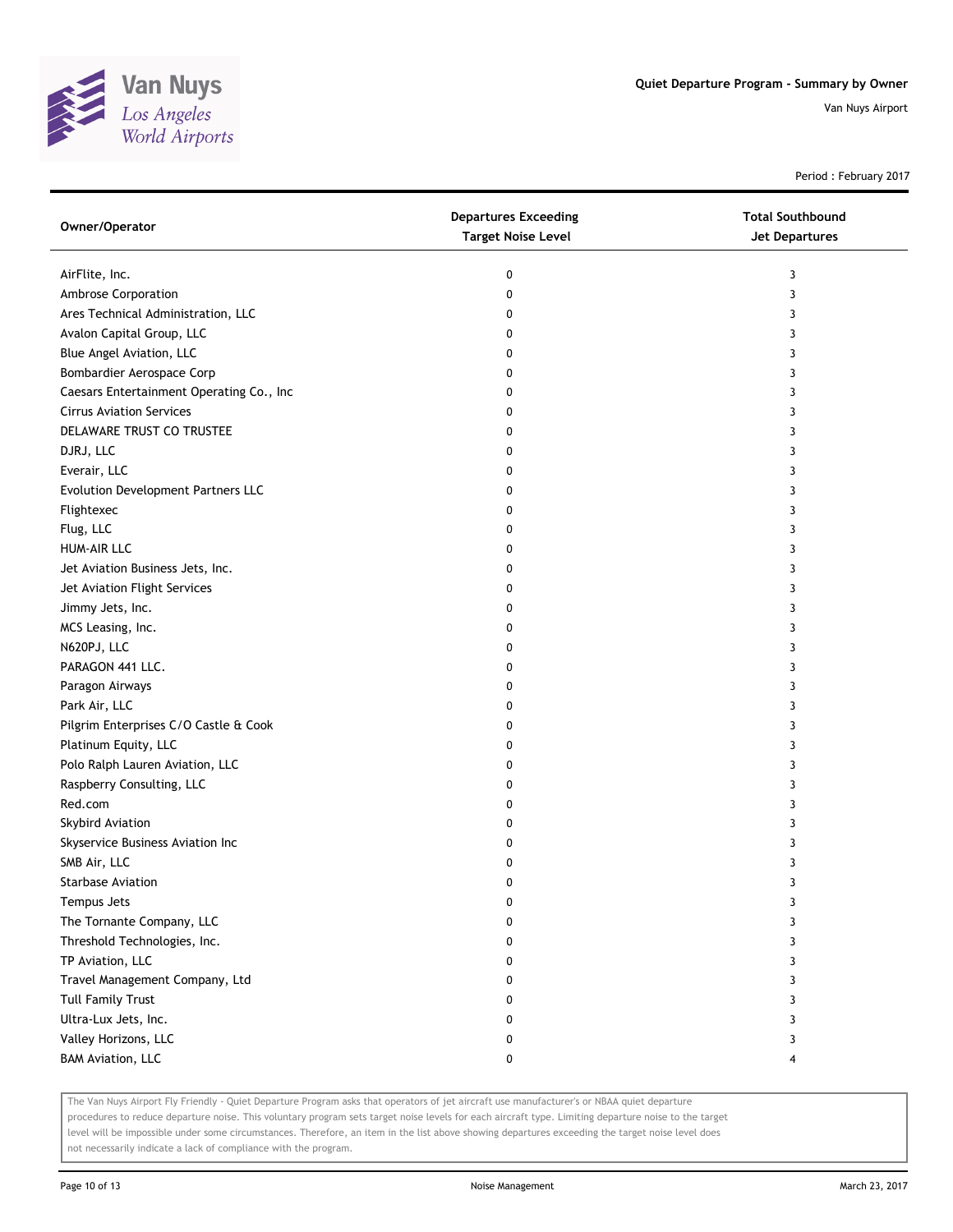

Period : February 2017

| Owner/Operator                        | <b>Departures Exceeding</b><br><b>Target Noise Level</b> | <b>Total Southbound</b><br>Jet Departures |
|---------------------------------------|----------------------------------------------------------|-------------------------------------------|
| C C Industries, Inc.                  | 0                                                        | 4                                         |
| <b>DCCO Aviation LLC</b>              | 0                                                        | 4                                         |
| ExcelAire Service, Inc.               | 0                                                        |                                           |
| <b>Gama Aviation</b>                  | 0                                                        |                                           |
| Guthy-Renker Aviation, LLC            | 0                                                        |                                           |
| HGA, LLC                              | 0                                                        |                                           |
| K/S Aviation, LLC                     | 0                                                        | 4                                         |
| Moelis & Company Manager, LLC         | 0                                                        |                                           |
| MT Holding Corp.                      | 0                                                        |                                           |
| Music for the People, Inc.            | 0                                                        |                                           |
| North American Charters               | 0                                                        |                                           |
| Oakmont Corporation                   | 0                                                        |                                           |
| Polar Bear Express, LLC               | 0                                                        |                                           |
| Quogue Aviation III, LLC              | 0                                                        |                                           |
| Regency Air, LLC                      | 0                                                        |                                           |
| Sky River Consulting, LLC             | 0                                                        |                                           |
| Talon Air, Inc.                       | 0                                                        | 4                                         |
| <b>Textron Financial Corporation</b>  | 0                                                        | 4                                         |
| Trijet Aviation Management, LLC       | 0                                                        | 4                                         |
| Velox Aircraft, LLC                   | 0                                                        |                                           |
| Zetta Jet Pte. Ltd.                   | 0                                                        |                                           |
| Aeropremiere, LLC                     | 0                                                        | 5                                         |
| Airbar, LLC                           | 0                                                        | 5                                         |
| <b>BANK OF UTAH TRUSTEE</b>           | 0                                                        | 5                                         |
| Colony Capital, LLC                   | 0                                                        | 5                                         |
| Cove Aviation Partners, LLC           | 0                                                        | 5                                         |
| Falcon Landing, LLC                   | 0                                                        | 5                                         |
| FLEXJET LLC                           | 0                                                        | 5                                         |
| Flexjet, LLC                          | 0                                                        | 5                                         |
| Hollister Aviation, LLC               | 0                                                        | 5                                         |
| N702SS LLC                            | 0                                                        | 5                                         |
| NantWorks, LLC                        | 0                                                        | 5                                         |
| Peco Air, LLC                         | 0                                                        | 5                                         |
| Platinum Aviation, LLC                | 0                                                        | 5                                         |
| Running Water Land and Cattle Company | 0                                                        | 5                                         |
| Windsor Jet Management                | 0                                                        | 5                                         |
| Cinco Air Charter, LLC                | 0                                                        | 6                                         |
| Corporate Flight International        | 0                                                        | 6                                         |
| Delta Private Jets                    | 0                                                        | 6                                         |
| Hamish LLC                            | 0                                                        | 6                                         |
| Leveled Wings, LLC                    | 0                                                        | 6                                         |

The Van Nuys Airport Fly Friendly - Quiet Departure Program asks that operators of jet aircraft use manufacturer's or NBAA quiet departure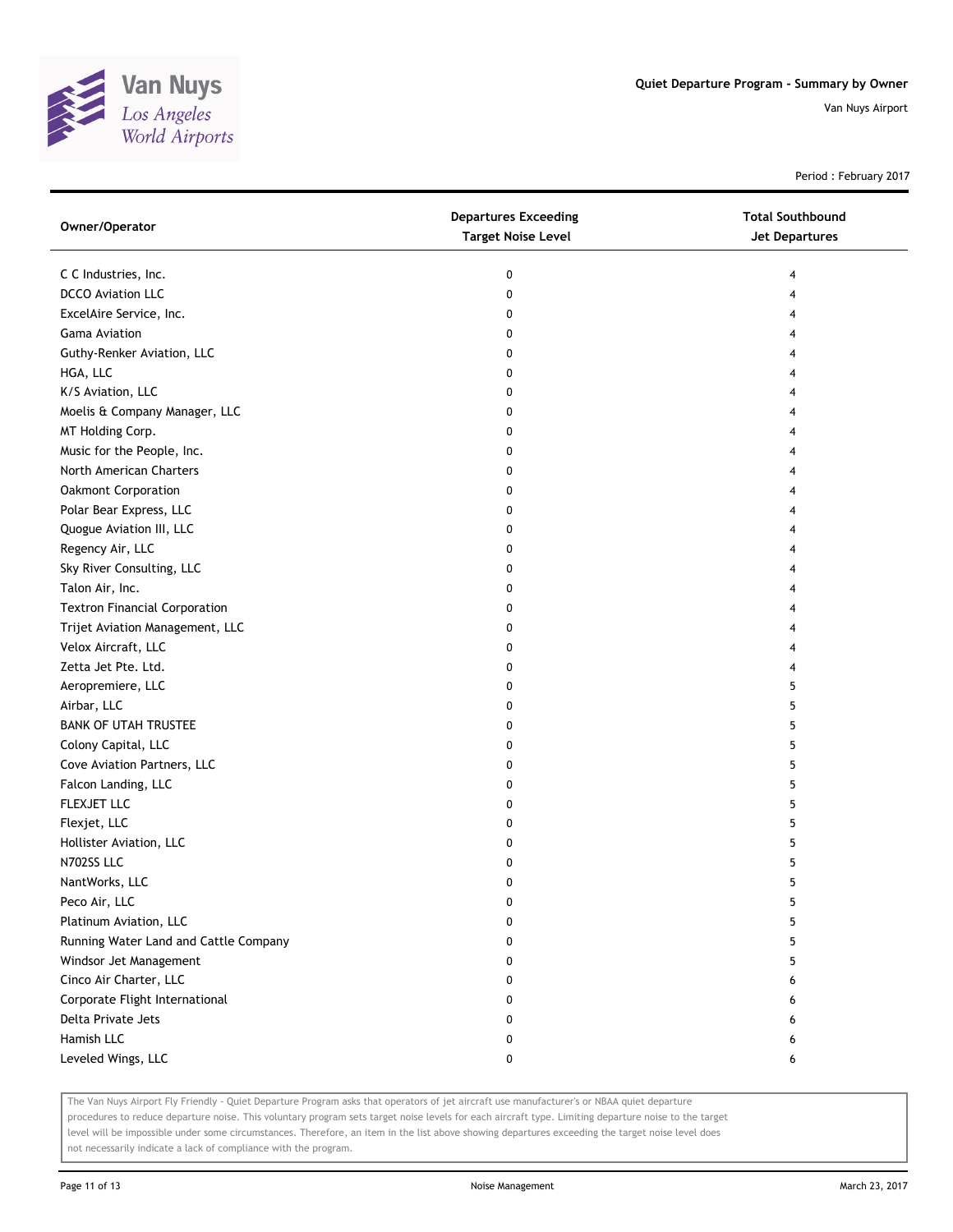

Period : February 2017

| Owner/Operator                       | <b>Departures Exceeding</b><br><b>Target Noise Level</b> | <b>Total Southbound</b><br><b>Jet Departures</b> |
|--------------------------------------|----------------------------------------------------------|--------------------------------------------------|
| N161JG, LLC                          | 0                                                        | 6                                                |
| Pacific Coast Aviation, Inc.         | 0                                                        | 6                                                |
| Paramount Pictures Corporation       | 0                                                        | 6                                                |
| The Heavener Company Leasing, LLC    | 0                                                        | 6                                                |
| Air Kaitar, LLC                      | 0                                                        | 7                                                |
| Aviation Consultants, Inc.           | 0                                                        | 7                                                |
| Beverly Hills Exotic Collection, LLC | 0                                                        | 7                                                |
| Cessna Aircraft Company              | 0                                                        | 7                                                |
| Landmark Aviation                    | 0                                                        | 7                                                |
| Maritime Helicopters, Inc.           | 0                                                        | 7                                                |
| Prime Jet, LLC                       | 0                                                        | 7                                                |
| Solairus Aviation                    | 0                                                        | 7                                                |
| <b>Tutor-Saliba Corporation</b>      | 0                                                        | 7                                                |
| <b>AVJET Corporation</b>             | 0                                                        | 8                                                |
| FltPlan.com                          | 0                                                        | 8                                                |
| Gama Charters, Inc.                  | 0                                                        | 8                                                |
| Irongate Air, LLC                    | 0                                                        | 8                                                |
| Jet Linx Aviation, LLC               | 0                                                        | 8                                                |
| Passport 100, LLC                    | 0                                                        | 8                                                |
| Worldwide Jet Charter, Inc.          | 0                                                        | 8                                                |
| Zetta Jet USA, Inc.                  | 0                                                        | 8                                                |
| Advanced Air Management, Inc.        | 0                                                        | 9                                                |
| N977CB Holdings LLC                  | 0                                                        | 9                                                |
| Starjet, Inc.                        | 0                                                        | 9                                                |
| Desert Jet, LLC                      | 0                                                        | 10                                               |
| Friedkin Aviation, Inc.              | 0                                                        | 10                                               |
| Presidential Aviation, Inc.          | 0                                                        | 10                                               |
| Sands Aviation, LLC                  | 0                                                        | 10                                               |
| <b>UNKNOWN</b>                       | 0                                                        | 11                                               |
| Wonderful Citrus Aviation            | 0                                                        | 13                                               |
| <b>Flight Options</b>                | 0                                                        | 15                                               |
| NetJets, Inc.                        | 0                                                        | 15                                               |
| Sun Air Jets, LLC                    | U                                                        | $\frac{1}{2}$                                    |
| Worldwide Jet Charter, LLC           | 0                                                        | 23                                               |
| Pegasus Elite Aviation               | 0                                                        | 25                                               |
| Flexjet                              | 0                                                        | 26                                               |
| Silver Air                           | 0                                                        | 26                                               |
| Dreamline Aviation, LLC              | 0                                                        | 27                                               |
| Trans-Exec Air Service, Inc.         | 0                                                        | 34                                               |
| Chrysler Aviation, Inc.              | 0                                                        | 44                                               |
| XOJET, Inc.                          | 0                                                        | 52                                               |

The Van Nuys Airport Fly Friendly - Quiet Departure Program asks that operators of jet aircraft use manufacturer's or NBAA quiet departure